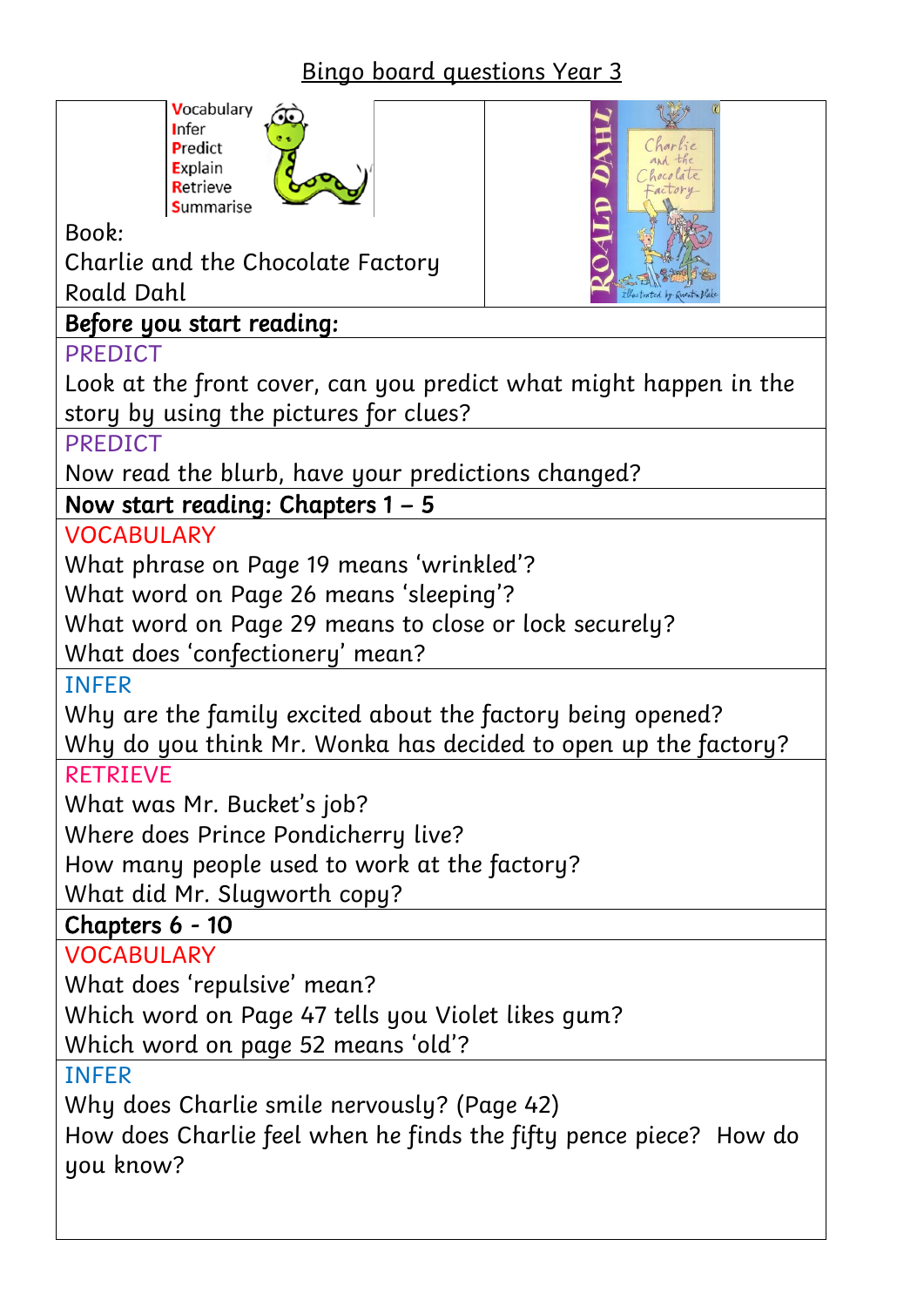| <b>EXPLAIN</b>                                                      |
|---------------------------------------------------------------------|
| Explain why the Bucket family do not think the other children       |
| deserve to visit Mr. Wonka's factory.                               |
| <b>RETRIEVE</b>                                                     |
| What is the name of the chocolate bar Charlie receives for his      |
| birthday?                                                           |
| Where does Violet keep her gum between mealtimes?                   |
| Chapters 11 - 15                                                    |
| <b>VOCABULARY</b>                                                   |
| What word on Page 64 does the shopkeeper use to describe the        |
| Golden Ticket?                                                      |
| What does 'perplex' mean?                                           |
| What does 'pandemonium' mean?                                       |
| What word on Page 81 means grouped together?                        |
| <b>EXPLAIN</b>                                                      |
| Use evidence from the text to explain how Charlie's feelings change |
| while he is in the shop.                                            |
| Explain why Mr. Bucket thinks that Grandpa Joe should go to the     |
| factory with Charlie.                                               |
| <b>RETRIEVE</b>                                                     |
| What date is 'The Big Day'?                                         |
| What is Mr. Wonka wearing?                                          |
| Why is the waterfall <i>most</i> important?                         |
| Chapters $16 - 20$                                                  |
| <b>VOCABULARY</b>                                                   |
| What phrase on Page 100 tells us that Augustus moved up the pipe    |
| quickly?                                                            |
| What phrase on Page 103 tells us Mrs. Gloop is angry?               |
| What does 'astonishing' mean?                                       |
| <b>INFER</b>                                                        |
| Why does Mr. Wonka giggle when he says that Augustus will be        |
| "perfectly safe"? (Page 101)                                        |
| Why has nobody been allowed into The Inventing Room?                |
| <b>RETRIEVE</b>                                                     |
| What dangerous beasts can be found in the jungles of Loompaland?    |
| What thing is all chocolate made from?                              |
| What colour is the door to The Inventing Room?                      |
| What is wrong with the Hair Toffee mixture?                         |
|                                                                     |